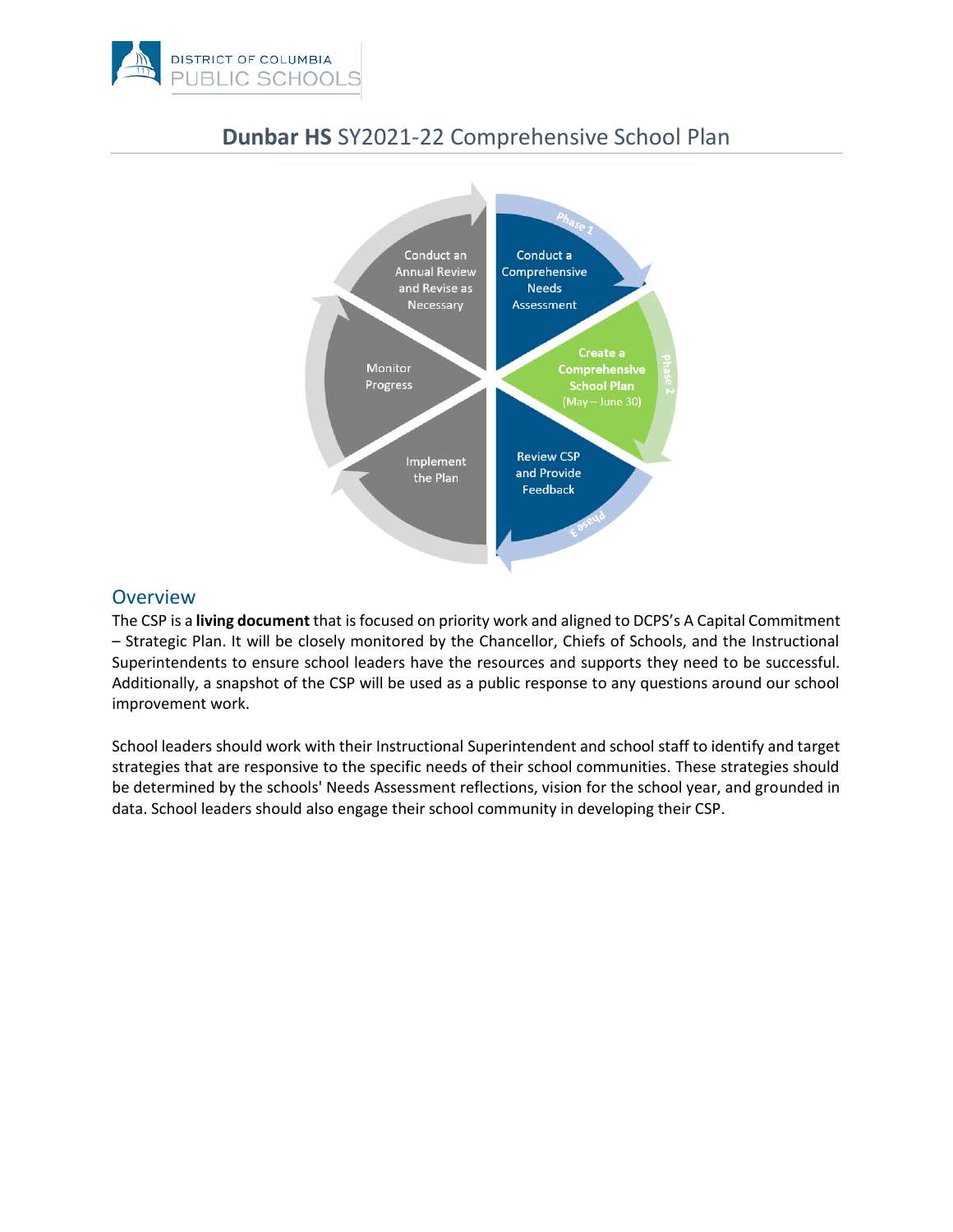

#### **Shared Leadership (Principal Smith and AP Kabia)**

*Quality school leadership is the foundation of school improvement*

- By June 2022, we will increase our **Leadership Insight i**ndicator from 7.1 to 8.0
	- o Sub Goal: increase positivity response rate to *"Leaders at my school identified opportunities for me to pursue teacher leadership roles"* by 15% (currently 45%)
	- o Sub Goal: increase positivity response rate to *"Leaders at my school put me in charge of something important"* by 15% (currently 40%)
	- o Sub Goal: increase positivity response rate to *"Teachers understand how our actions contribute to school priorities and goals"* by 15% (currently 59%)
	- By June 2022, we will increase our **Peer Culture Insight i**ndicator from 6.4 to 7.4
		- o Sub Goal: Increase positivity response rate to *"Teachers at my school share a common vision of what effective teaching looks like*." by 10% (currently 70%)

| <b>Progress Monitoring</b><br>How will we know we are there?<br>Identify the measurable indicators that lead to changes in practice, attitude, behavior, or systems observed if the strategy is having its desired<br>impact that will lead to accomplishing the goal.<br><b>Measurable Indicators:</b>                         | Status /Target*            |                                     |                            |                                     |
|---------------------------------------------------------------------------------------------------------------------------------------------------------------------------------------------------------------------------------------------------------------------------------------------------------------------------------|----------------------------|-------------------------------------|----------------------------|-------------------------------------|
|                                                                                                                                                                                                                                                                                                                                 | <b>Status at</b><br>Term 1 | <b>Status at</b><br>Term 2<br>(MOY) | <b>Status at</b><br>Term 3 | <b>Status at</b><br>Term 4<br>(EOY) |
| LEAP and Professional Learning Satisfaction Surveys: positive responses on Likert Scale Section                                                                                                                                                                                                                                 |                            |                                     |                            |                                     |
| Teachers Instructional Rounds Data: this is aligned data to "Teacher at my school share common vision of what<br>effective teaching looks like." Likert Scale 1-4.<br>Dunbar Insight-once per term: Survey measures our progress on our school plan-through the lens of our faculty<br>and staff. Quarterly at faculty meeting. |                            |                                     |                            |                                     |
| <b>Planning for Virtual/Hybrid Delivery</b>                                                                                                                                                                                                                                                                                     |                            |                                     |                            |                                     |
| Meetings to take place in Teams, Microsoft Forms for Data Collection, Links to enter classrooms for instructional<br>rounds                                                                                                                                                                                                     |                            |                                     |                            |                                     |

| <b>ACTION PLAN</b>                                                                                        |                           |                           |                    |  |
|-----------------------------------------------------------------------------------------------------------|---------------------------|---------------------------|--------------------|--|
| What will be done, when, and by whom                                                                      |                           |                           |                    |  |
| Strategy 1: Increase the number of teachers leader and leadership opportunities for all faculty and staff | <b>Person Responsible</b> | <b>Timeline/Frequency</b> | <b>CST Support</b> |  |
| Implementation of Department Chairs for each content area                                                 | ICs                       | Weekly                    | [Based on your     |  |
| Implementation of "Committee Chairs" for each committee on each grade-level. Assign a section of          | Grade Level Admin         | Weekly                    | review of the      |  |
| each GLM to committee chairs.                                                                             |                           |                           | CSP/comments on    |  |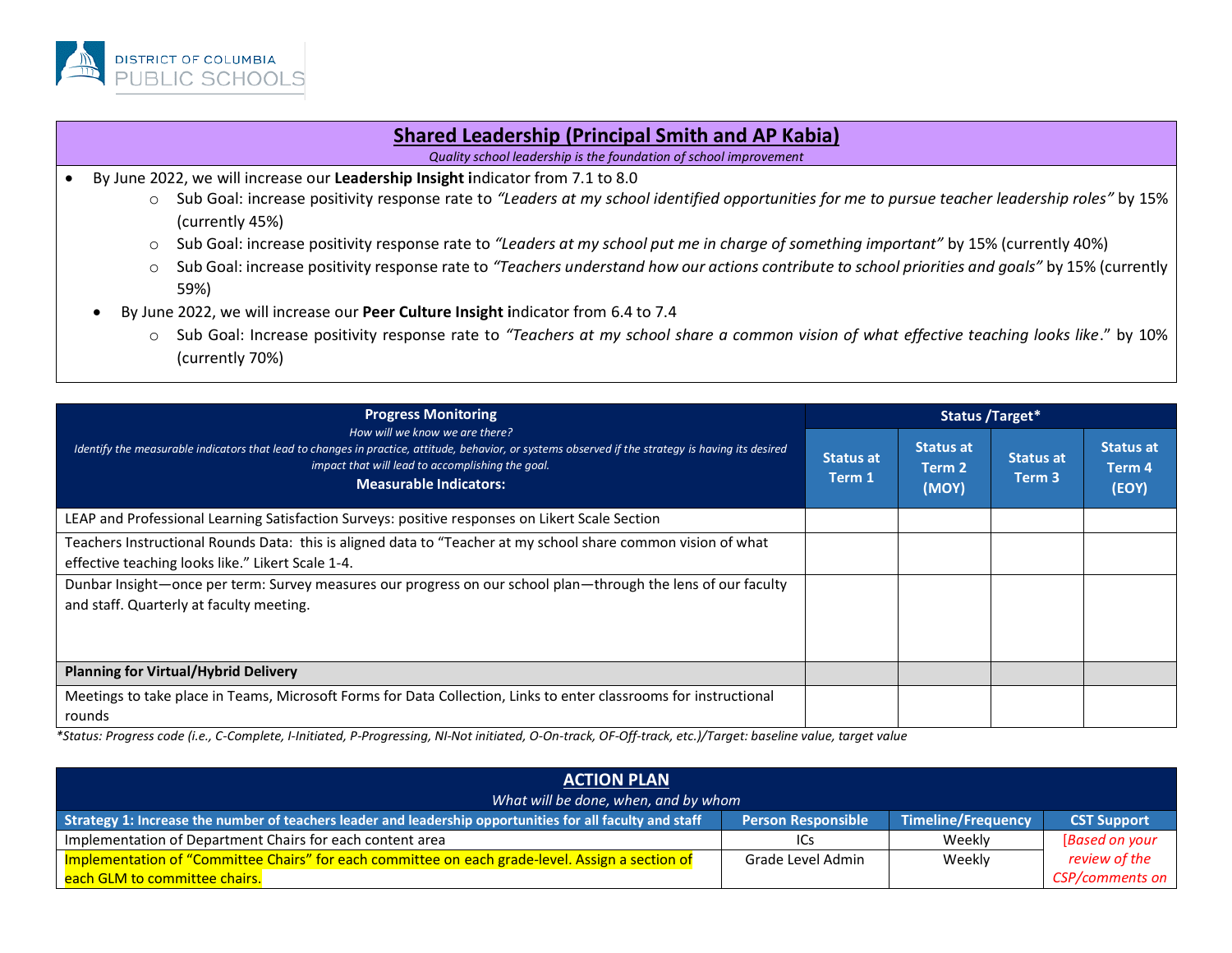

| Implementation of "Coordinator of Professional Development"                                                                                          | <b>Principal Smith</b>                                                   | Monthly                   | the CSP Rubric<br>(Content Lead-CST               |
|------------------------------------------------------------------------------------------------------------------------------------------------------|--------------------------------------------------------------------------|---------------------------|---------------------------------------------------|
| Implementation of Academy Directors for 5 school academies                                                                                           | <b>Principal Smith</b>                                                   | Daily                     | member), how<br>will you support<br>this school.] |
| Implementation of Teacher Leaders of Instructional Rounds                                                                                            | <b>ALT</b>                                                               | Monthly                   |                                                   |
| Implementation of "Grade-level chairs"                                                                                                               | Grade Level Admin                                                        | Weekly                    |                                                   |
| Dunbar University: NEW Teacher and Staff Mentoring                                                                                                   | O'Conner                                                                 | Monthly                   |                                                   |
| <b>Planning for Virtual/Hybrid Delivery</b>                                                                                                          |                                                                          |                           | <b>CST Support</b>                                |
| Strategy 2: Increase opportunities for collaboration around best and promising practices                                                             | <b>Person Responsible</b>                                                | <b>Timeline/Frequency</b> | <b>CST Support</b>                                |
| Instructional Rounds to Observe Best Practices<br>Lower School: L. Goodman<br>$\bullet$<br>Upper School: J. Niklas                                   | <b>ALT</b>                                                               | Monthly                   |                                                   |
| Teacher Led PD Every Term School PD Day as coordinated by the Coordinator of Professional Learning                                                   | <b>Principal Smith</b>                                                   | Monthly                   |                                                   |
| Monthly Teacher Showcase during LEAP Seminars                                                                                                        | ICs                                                                      | Monthly                   |                                                   |
| Best Instructional Practices Video analysis                                                                                                          | ICs                                                                      | Monthly                   |                                                   |
| <b>Planned School Visits to Observe Best Practices</b>                                                                                               | ALT                                                                      | Quarterly                 |                                                   |
| <b>Planning for Virtual/Hybrid Delivery</b>                                                                                                          |                                                                          |                           | <b>CST Support</b>                                |
| Meetings to take place in Teams, Microsoft Forms for Data Collection, Links to enter classrooms for<br>instructional rounds, LEAP, Virtual Classroom |                                                                          |                           |                                                   |
| <b>Equity Actions</b>                                                                                                                                | <b>Person Responsible</b>                                                | <b>Timeline/Frequency</b> | <b>CST Support</b>                                |
| SPED Chair/ELL Lead present data at ALT meetings                                                                                                     | AP of SPED, AP of ELL                                                    | Monthly                   |                                                   |
| Implementation of SPED Department Chair                                                                                                              | Principal Smith, AP of<br>SPED                                           |                           |                                                   |
| Sessions focused on providing SPED and ELL student support strategies during LEAP and GLMs                                                           | AP of SPED, SPED<br>Coordinator, SPED<br>Department Chair, EL<br>Teacher | Monthly                   |                                                   |
| <b>Planning for Virtual/Hybrid Delivery</b>                                                                                                          |                                                                          |                           | <b>CST Support</b>                                |
| Teams, Sharepoint, MS Stream (video), MS Form, DDAC                                                                                                  |                                                                          |                           |                                                   |

Resources to Support Implementation *The staff and financial resources allocated to support these initiatives (e.g., personal, professional learning, fiscal, technological, etc.)*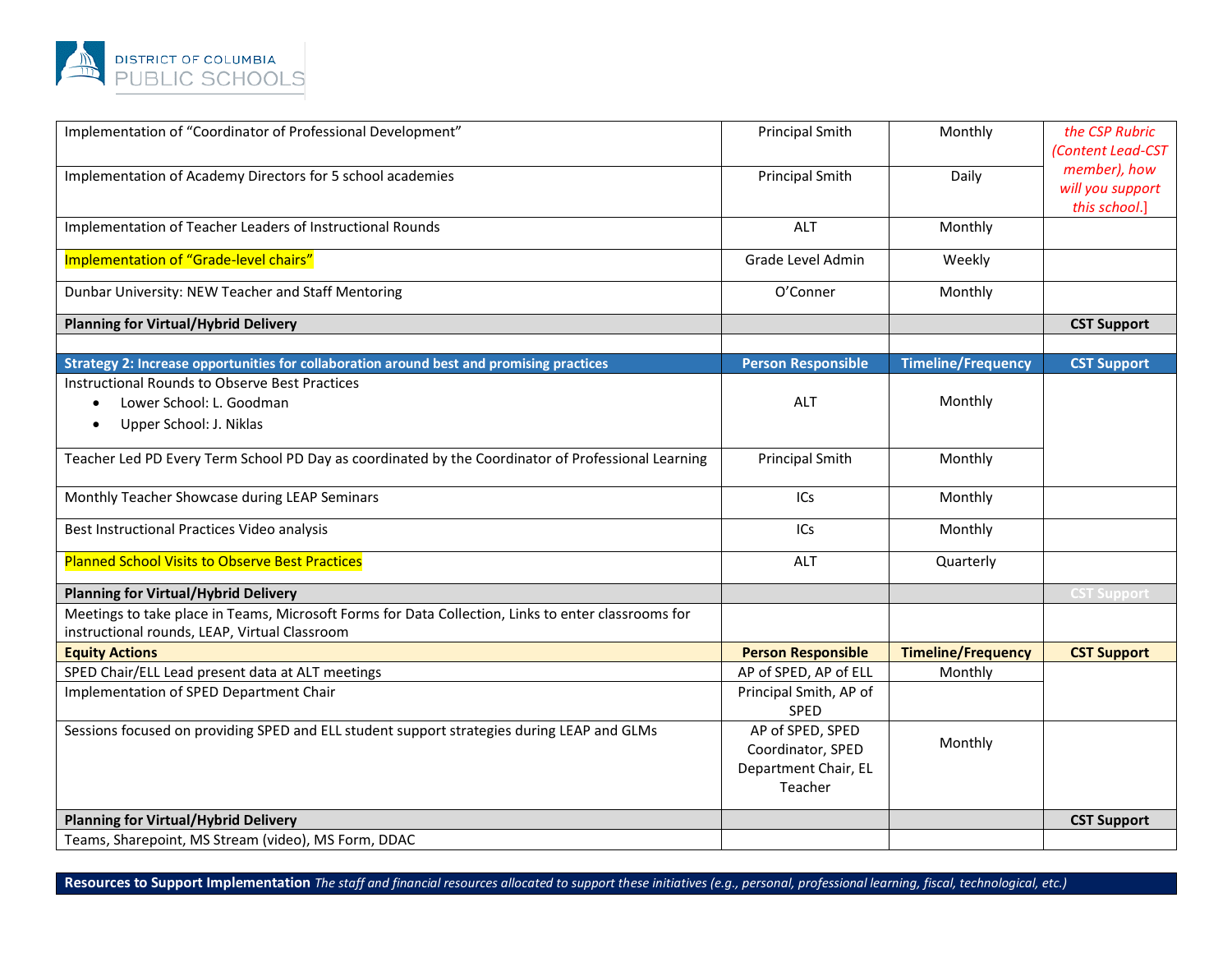

#### [insert if applicable]

| Engagement (Dr. Mac)                                                                                                                                                                                                                                                                                                                                                                                                                                                                                                                 |
|--------------------------------------------------------------------------------------------------------------------------------------------------------------------------------------------------------------------------------------------------------------------------------------------------------------------------------------------------------------------------------------------------------------------------------------------------------------------------------------------------------------------------------------|
| Working with parents, families, and community members to support student learning.                                                                                                                                                                                                                                                                                                                                                                                                                                                   |
| Insert 1-2 goals for Engagement here. You may also provide any additional context that may be needed to understand your goals.                                                                                                                                                                                                                                                                                                                                                                                                       |
| Goal(s):                                                                                                                                                                                                                                                                                                                                                                                                                                                                                                                             |
| By June 2022, we will increase the number of parent and family completed Panorama surveys by 100% (currently 110)<br>$\circ$                                                                                                                                                                                                                                                                                                                                                                                                         |
| By June 2022, we will increase Perseverance indicator by 10% (currently 60%)<br>$\circ$<br>Sub Goal 1: increase positivity response rate to "How likely is it that your child can motivate himself/herself to do unpleasant tasks if it<br>will help him/her accomplish his/her goals?" by 15% (currently 50%)<br>Sub Goal 2: increase positivity response rate to "When your child is working on a project that matters a lot to him/her, how focused can<br>s/he stay when there are lots of distractions?" by 15% (currently 63%) |
| By June 2022, we increase Family and Community Engagement Insight indicator by 1 point (currently 6.9)<br>$\circ$<br>₽                                                                                                                                                                                                                                                                                                                                                                                                               |

| <b>Progress Monitoring</b><br>How will we know we are there?                                                                                                                                                                            |                            |                                     | Status/Target*<br>On-track, off-track, n/a |                                     |  |  |
|-----------------------------------------------------------------------------------------------------------------------------------------------------------------------------------------------------------------------------------------|----------------------------|-------------------------------------|--------------------------------------------|-------------------------------------|--|--|
| Identify the measurable indicators that lead to changes in practice, attitude, behavior, or systems observed if the strategy is having its desired<br>impact that will lead to accomplishing the goal.<br><b>Measurable Indicators:</b> | <b>Status at</b><br>Term 1 | <b>Status at</b><br>Term 2<br>(MOY) | <b>Status at</b><br>Term <sub>3</sub>      | <b>Status at</b><br>Term 4<br>(EOY) |  |  |
| Panorama                                                                                                                                                                                                                                |                            |                                     |                                            |                                     |  |  |
| Holistic Student Assessment (HSA)- City Year                                                                                                                                                                                            |                            |                                     |                                            |                                     |  |  |
| Devereux Student Strengths Assessment (DESSA) - City Year                                                                                                                                                                               |                            |                                     |                                            |                                     |  |  |
| <b>Planning for Virtual Monitoring</b>                                                                                                                                                                                                  |                            |                                     |                                            |                                     |  |  |
|                                                                                                                                                                                                                                         |                            |                                     |                                            |                                     |  |  |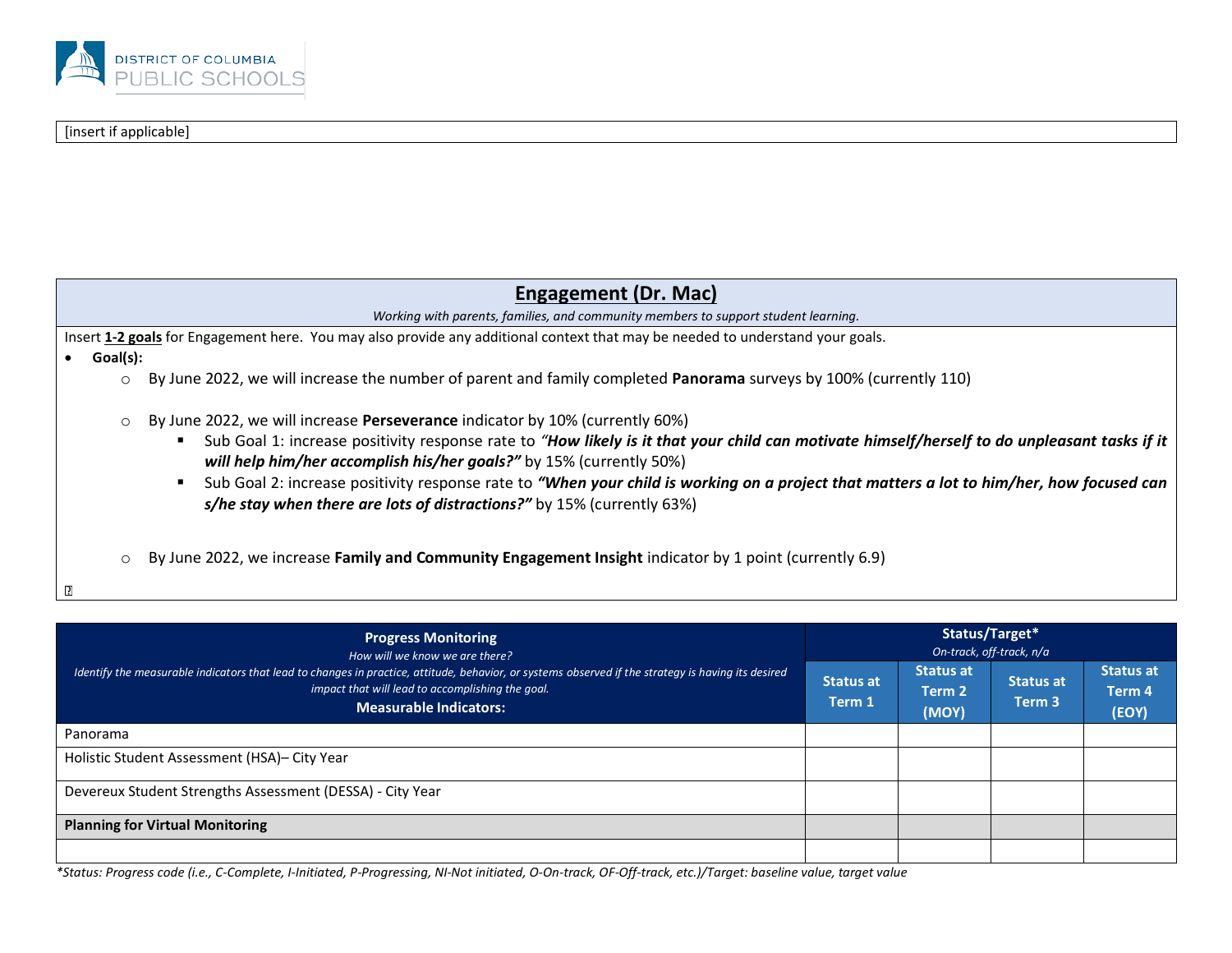

| <b>ACTION PLAN</b><br>What will be done, when, and by whom                                                                                                                                                                                                                                                                                 |                                                     |                           |                    |
|--------------------------------------------------------------------------------------------------------------------------------------------------------------------------------------------------------------------------------------------------------------------------------------------------------------------------------------------|-----------------------------------------------------|---------------------------|--------------------|
| <b>Strategy 1: Implementation of City Year Corps Members</b>                                                                                                                                                                                                                                                                               | <b>Person Responsible</b>                           | <b>Timeline/Frequency</b> | <b>CST Support</b> |
| Parent outreach - such as positive phone calls, phone calls for attendance monitoring                                                                                                                                                                                                                                                      | City Year                                           | Weekly                    |                    |
| <b>Planning for Virtual/Hybrid Delivery</b>                                                                                                                                                                                                                                                                                                |                                                     |                           | <b>CST Support</b> |
|                                                                                                                                                                                                                                                                                                                                            |                                                     |                           |                    |
| <b>Strategy 2: Grade Level Playbook/Academy Playbook</b>                                                                                                                                                                                                                                                                                   |                                                     |                           |                    |
| <b>Parent Communication Plan</b><br>Dunbar H.S Website<br>$\bullet$<br><b>Monthly Parent Meetings</b><br>٠<br><b>Weekly Parent Newsletters</b><br>$\bullet$<br>Naviance and Remind<br>Phone Bank (Select Times and Dates)<br>Fresh Schools<br>٠<br>Aspen<br>Monthly Principal Coffee<br>Social Media: FB/IG/Twitter<br>Snail Mail (Select) | Assistant<br>Principals/Academy<br><b>Directors</b> | Summer planning           |                    |
| Identify grade-level family engagement coordinator to sit on the Parent Engagement Committee                                                                                                                                                                                                                                               | <b>Assistant Principals</b>                         | Preservice Week           |                    |
| Schedule/Calendar initial positive home visit for our target students                                                                                                                                                                                                                                                                      | Assistant<br>Principals/Academy<br><b>Directors</b> | Monthly                   |                    |
| Schedule/Calendar meeting with community partners                                                                                                                                                                                                                                                                                          | Assistant<br>Principals/Academy<br><b>Directors</b> | Monthly                   |                    |
| Schedule/calendar family engagement events                                                                                                                                                                                                                                                                                                 | Assistant<br>Principals/Academy<br><b>Directors</b> | Monthly                   |                    |
| Maintain Grade level/Academy Newsletter - Have template in Playbook                                                                                                                                                                                                                                                                        | Assistant<br>Principals/Academy                     | Weekly                    |                    |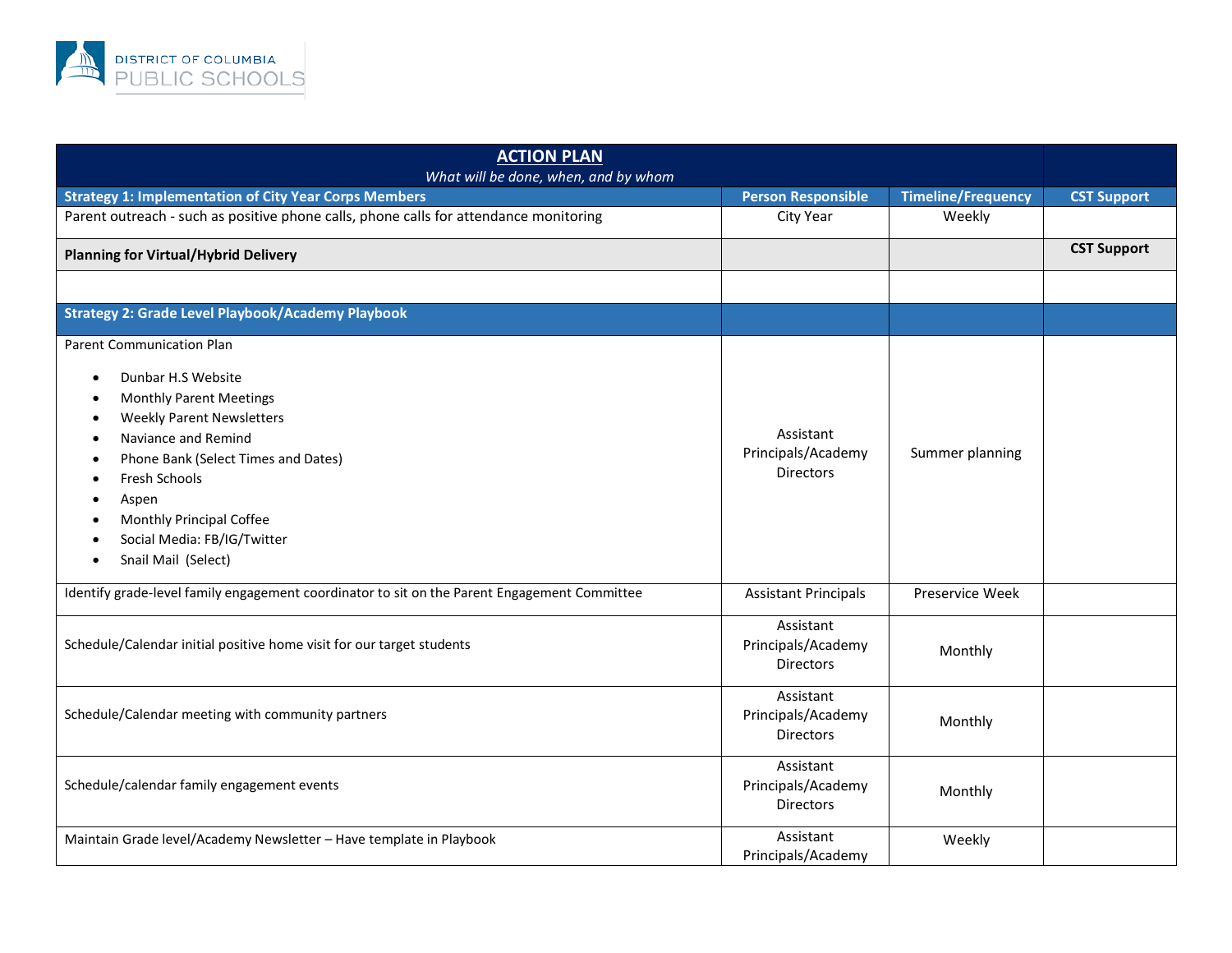

|                                                                                                                                    | <b>Directors</b>          |                           |                    |
|------------------------------------------------------------------------------------------------------------------------------------|---------------------------|---------------------------|--------------------|
| <b>Planning for Virtual/Hybrid Delivery</b>                                                                                        |                           |                           | <b>CST Support</b> |
|                                                                                                                                    |                           |                           |                    |
| Strategy 3: Refine and strengthen Dunbar's protocols around Data Driven Instruction                                                |                           |                           |                    |
| Create and Implement Student Led Conferencing (student/teacher/parent data chat)                                                   | IC's                      | Monthly                   |                    |
| Create Preservice PD around Student Led Conferencing                                                                               | IC's                      | Preservice week           |                    |
| <b>Planning for Virtual/Hybrid Delivery</b>                                                                                        |                           |                           | <b>CST Support</b> |
|                                                                                                                                    |                           |                           |                    |
| <b>Strategy 4: Parent University</b>                                                                                               | <b>Person Responsible</b> | <b>Timeline/Frequency</b> | <b>CST Support</b> |
| Create Agenda Template in Parent University                                                                                        | Dr. Mac                   | Summer Planning           |                    |
| Incorporate parenting strategies around target areas (Perseverance, Acceleration/Recovery efforts)<br>within the Parent University | Dr. Mac                   | Weekly                    |                    |
| <b>Planning for Virtual/Hybrid Delivery</b>                                                                                        |                           |                           | <b>CST Support</b> |
|                                                                                                                                    |                           |                           |                    |
| <b>Equity Actions</b>                                                                                                              | <b>Person Responsible</b> | <b>Timeline/Frequency</b> | <b>CST Support</b> |
| Incorporate parenting strategies around target areas (Perseverance, Acceleration/Recovery efforts)<br>within the Parent University | Dr. Mac                   | Weekly                    |                    |
|                                                                                                                                    |                           |                           |                    |
| <b>Planning for Virtual/Hybrid Delivery</b>                                                                                        |                           |                           | <b>CST Support</b> |
|                                                                                                                                    |                           |                           |                    |

Resources to Support Implementation *The staff and financial resources allocated to support these initiatives (e.g., personal, professional learning, fiscal, technological, etc.)* [insert if applicable]

## **Culture of Achievement (AP English)**

*Establish routines and expectations that enable instruction, even as instruction is improving.* 

Insert **1-2 goals** for Culture of Achievement here. You may also provide any additional context that may be needed to understand your goals.

• **Goal(s):**

• By June 2022, we will increase our **Loved, Prepared, and Challenged Index on Student Panorama** by 15% (**currently 36%**):

• By June 2022, we will increase our **Self-Efficacy** Indicator on **Student Panorama** by 15% (**currently 49%**)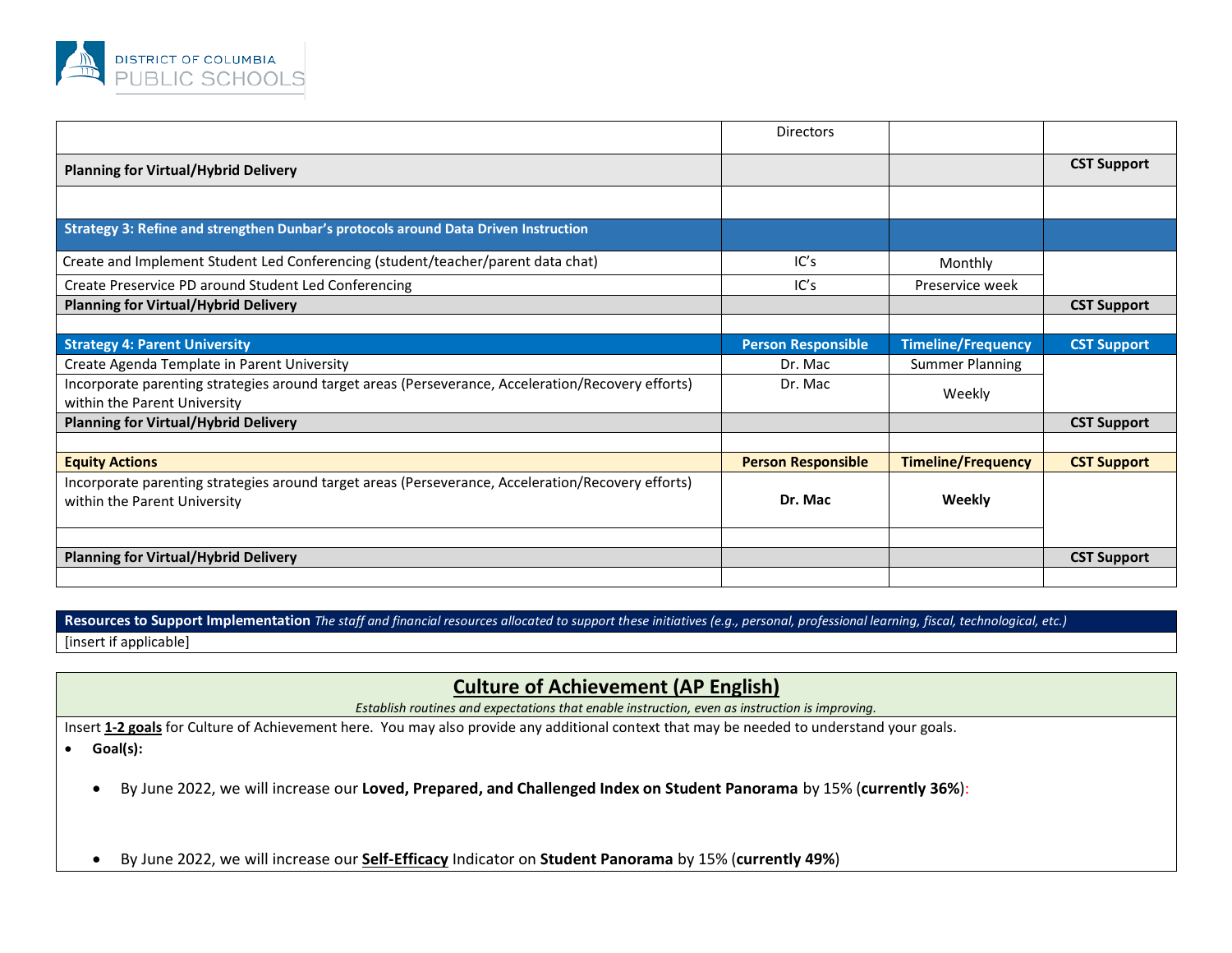

- a. Sub Goal: Increase positivity response rate to "*How confident are you that you can do the hardest work that is assigned in your classes?*" by 20% (**currently 47%**)
- b. Sub Goal: Increase positivity response rate to "*How confident are you that you will remember what you learned in your current classes, next year?*" by 20% (**currently 40%**)
- By June 2022, we will increase our **Sense Belonging** indicator on **Student Panorama** by 15% (**currently 47%**)
	- a. Sub Goal: Increase positivity response rate to "*How well do people at your school understand you as a person?*" by 20% (currently 35%)
	- b. Sub Goal: Increase positivity response rate to *"How much do you matter to others at this school?"* by 15% (currently 37%)

#### **District Required Goals:**

- **Attendance** (**including subgoal aligned to targeted subgroup):**
	- By June 2022, we will increase our In-seat attendance by 10% (Currently 78%)
		- o Sub Goal: Increase the ELL population in-seat attendance by 15% (Currently 77.33%)

| <b>Progress Monitoring</b><br>How will we know we are there?<br>Identify the measurable indicators that lead to changes in practice, attitude, behavior, or systems observed if the strategy is having its desired<br>impact that will lead to accomplishing the goal.<br><b>Measurable Indicators:</b> | Status/Target*<br>On-track, off-track, n/a |                                     |                                       |                                     |
|---------------------------------------------------------------------------------------------------------------------------------------------------------------------------------------------------------------------------------------------------------------------------------------------------------|--------------------------------------------|-------------------------------------|---------------------------------------|-------------------------------------|
|                                                                                                                                                                                                                                                                                                         | <b>Status at</b><br>Term 1                 | <b>Status at</b><br>Term 2<br>(MOY) | <b>Status at</b><br>Term <sub>3</sub> | <b>Status at</b><br>Term 4<br>(EOY) |
| Panorama                                                                                                                                                                                                                                                                                                |                                            |                                     |                                       |                                     |
| ISA-tracked through MTSS Database and DDAC                                                                                                                                                                                                                                                              |                                            |                                     |                                       |                                     |
| Holistic Student Assessment (HSA)- City Year                                                                                                                                                                                                                                                            |                                            |                                     |                                       |                                     |
| Devereux Student Strengths Assessment (DESSA) - City Year                                                                                                                                                                                                                                               |                                            |                                     |                                       |                                     |
| <b>Planning for Virtual Monitoring</b>                                                                                                                                                                                                                                                                  |                                            |                                     |                                       |                                     |
|                                                                                                                                                                                                                                                                                                         |                                            |                                     |                                       |                                     |

| <b>ACTION PLAN</b>                                                                                                                      |                           |                    |                    |  |
|-----------------------------------------------------------------------------------------------------------------------------------------|---------------------------|--------------------|--------------------|--|
| What will be done, when, and by whom                                                                                                    |                           |                    |                    |  |
| Strategy 1: Implement SEL programing (TIDES Advisory) in all classrooms and provide ongoing support to provide<br>students and families | <b>Person Responsible</b> | Timeline/Frequency | <b>CST Support</b> |  |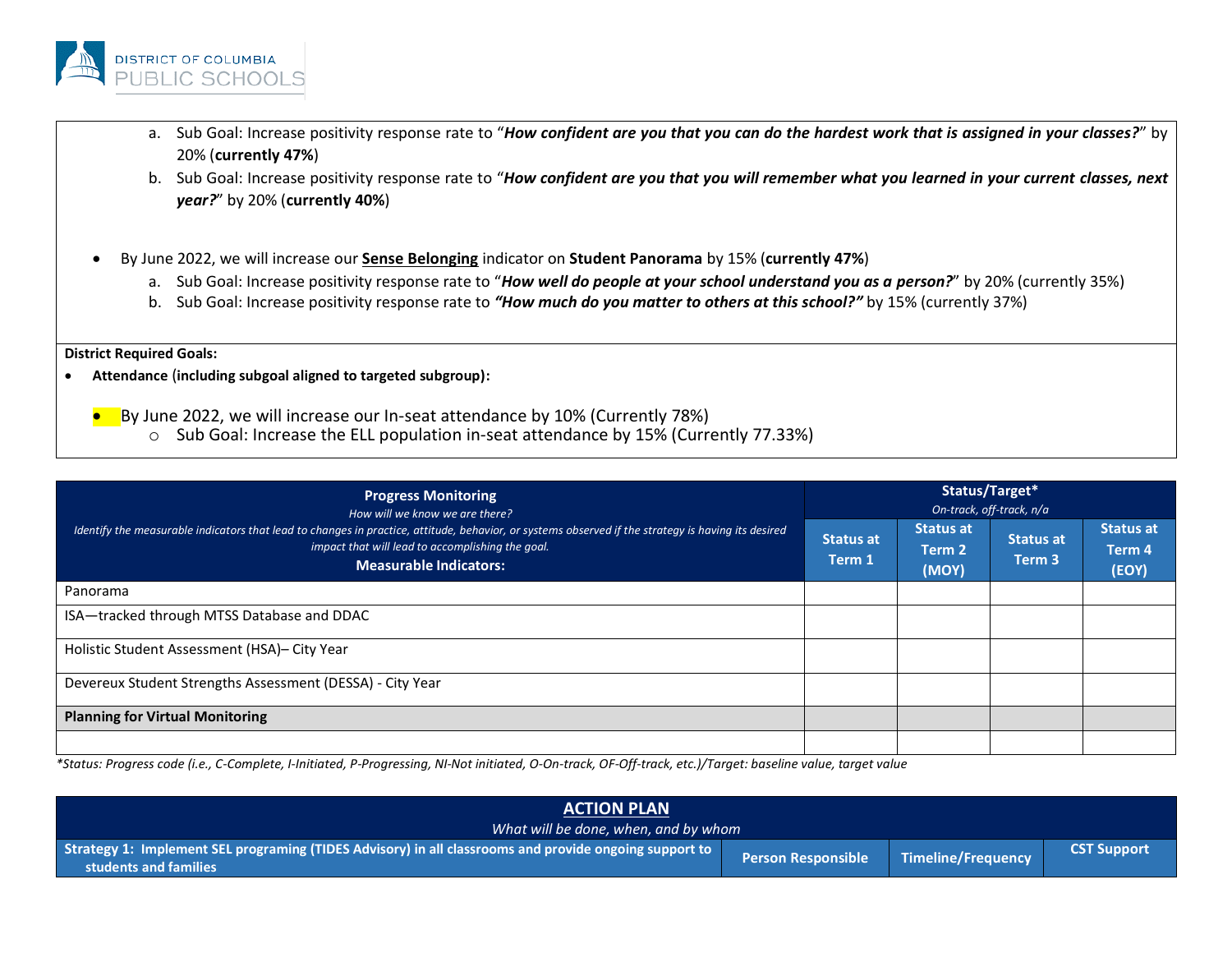

| Establish time for advisory                                                                                                                       | <b>Culture and Climate</b> | Summer planning           |                    |
|---------------------------------------------------------------------------------------------------------------------------------------------------|----------------------------|---------------------------|--------------------|
| Create observation feedback rubric around Advisory                                                                                                | Palmer and Cox             | Summer planning           |                    |
| Provide coaching for advisory                                                                                                                     | Palmer and Cox             | Weekly                    |                    |
| Create preservice session for advisory                                                                                                            | Palmer and Cox             | Preservice week           |                    |
| <b>Planning for Virtual/Hybrid Delivery</b>                                                                                                       |                            |                           | <b>CST Support</b> |
|                                                                                                                                                   |                            |                           |                    |
| <b>Strategy 2: Implement City Year Programing</b>                                                                                                 | <b>Person Responsible</b>  | <b>Timeline/Frequency</b> | <b>CST Support</b> |
| Create "Focus List" students based upon data for behavior and attendance                                                                          | City Year CMs              | weekly                    |                    |
| Provide formal attendance coaching at least weekly via a "Check-in, Check-out" goal setting protocol                                              | City Year CMs              | Weekly                    |                    |
| Provide formal behavior coaching through a City Year developed leadership development curriculum<br>that is typically delivered during lunch time | City Year CMs              | Weekly                    |                    |
| Afterschool enrichment lessons designed to support social-emotional development are provided for<br>an hour on average 1-2 times per week         | City Year CMS              | Weekly                    |                    |
| <b>Planning for Virtual/Hybrid Delivery</b>                                                                                                       |                            |                           | <b>CST Support</b> |
|                                                                                                                                                   |                            |                           |                    |
| Strategy 3: Refine and strengthen Dunbar's protocols around Data Driven Instruction                                                               | <b>Person Responsible</b>  | <b>Timeline/Frequency</b> | <b>CST Support</b> |
| Student - Teacher Goal Setting Conference Protocol                                                                                                | IC's                       | Summer planning           |                    |
| Student/Teacher Data Chats Protocol                                                                                                               | IC's                       | Summer planning           |                    |
|                                                                                                                                                   |                            |                           |                    |
| <b>Student Led Conferencing Protocol</b>                                                                                                          | IC's                       | Summer planning           |                    |
| Implementations of goal setting conference/ Data chats/ Conference Pre Service Session                                                            | IC's                       | Preservice week           |                    |
| Executions of goal setting conference/ Data chats/ Conferences                                                                                    | <b>Teachers of Record</b>  | Monthly                   |                    |
| <b>Planning for Virtual/Hybrid Delivery</b>                                                                                                       |                            |                           | <b>CST Support</b> |
|                                                                                                                                                   |                            |                           |                    |
| <b>Equity Actions</b>                                                                                                                             | <b>Person Responsible</b>  | <b>Timeline/Frequency</b> | <b>CST Support</b> |
| Everyone belongs to an academy. Academy provides students with courses aligned to their interests (culturally<br>responsive).                     | <b>Academy Directors</b>   |                           |                    |
|                                                                                                                                                   |                            |                           |                    |
| <b>Planning for Virtual/Hybrid Delivery</b>                                                                                                       |                            |                           | <b>CST Support</b> |

Resources to Support Implementation *The staff and financial resources allocated to support these initiatives (e.g., personal, professional learning, fiscal, technological, etc.)*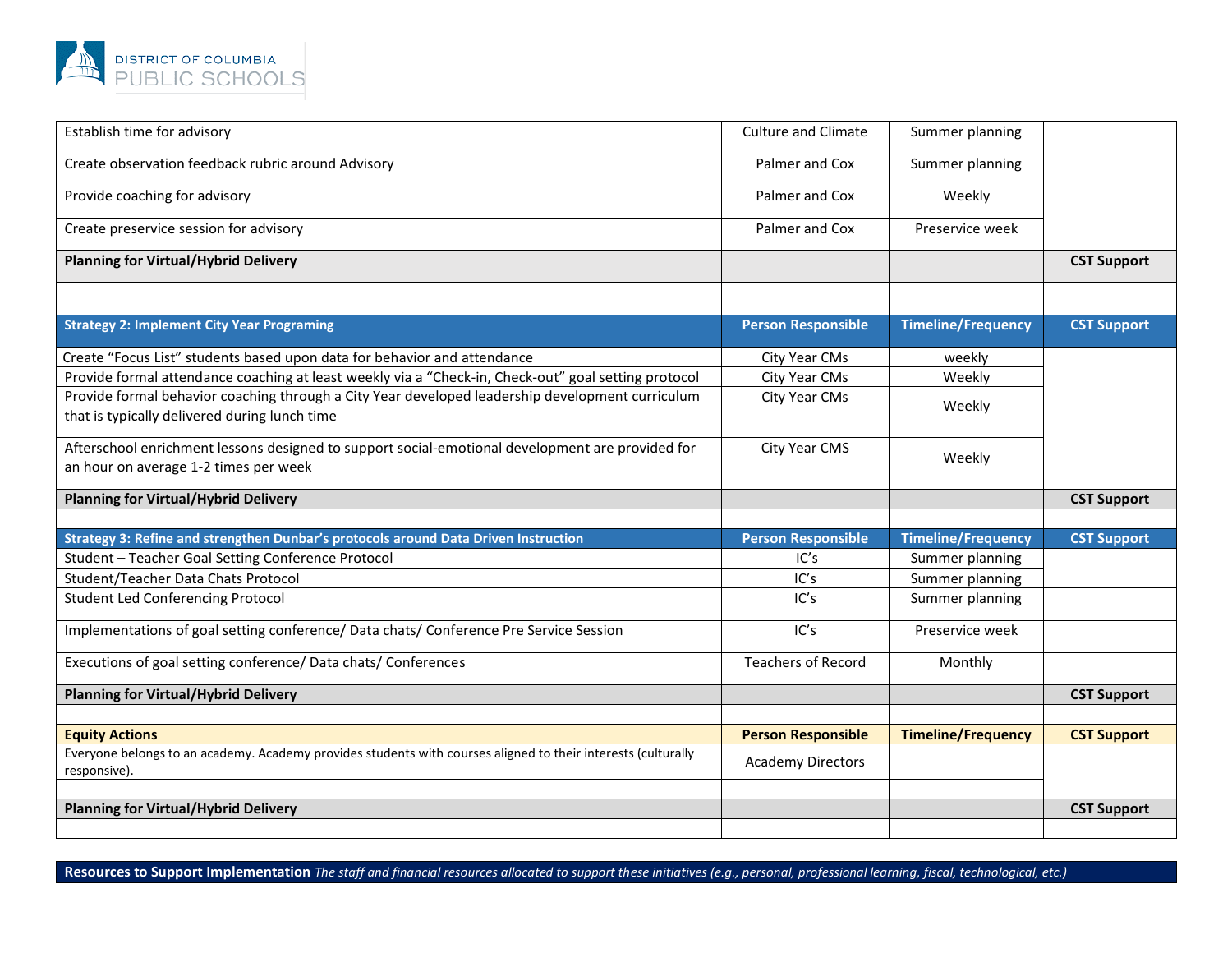

#### [insert if applicable]

| <b>Academics (AP Johnson and AP Laurence)</b>                                                                                 |
|-------------------------------------------------------------------------------------------------------------------------------|
| Refine the instructional program and develop the faculty to deliver quality programming and acceleration.                     |
| Insert 1-2 goals for Academics here. You may also provide any additional context that may be needed to understand your goals. |
| Goals                                                                                                                         |
| ANET: By June 2022, we will increase our Math proficiency by 15% (currently 28%)<br>$\circ$                                   |
| a. Sub Goal: Increase percent of students identified as ELL that are rated proficient by 15%                                  |
| b. Sub Goal: Increase percent of students identified as SPED that are rated proficient by 15%                                 |
| ANET: By June 2022, we will increase of <b>ELA</b> proficiency by 15% (currently 31%)<br>$\circ$                              |
| a. Sub Goal: Increase percent of students identified as ELL that are rated proficient by 15%                                  |
| b. Sub Goal: Increase percent of students identified as SPED that are rated proficient by 15%                                 |
| ACCESS: Increase the proficiency of ELL students by 25% (currently %)<br>$\circ$                                              |
|                                                                                                                               |
| <b>District Required Goals:</b>                                                                                               |
| Graduation/Promotion goal (including subgoal aligned to targeted subgroup):<br>$\circ$                                        |
| By June 2022, we will Increase our graduation rate by 5%. This goal is directly correlated to the three above goals of        |
| students being "Loved, Challenged and Prepared", perseverance, and increasing in the area of self-efficacy                    |
|                                                                                                                               |
|                                                                                                                               |

| <b>Progress Monitoring</b><br>How will we know we are there?<br>Identify the measurable indicators that lead to changes in practice, attitude, behavior, or systems observed if the strategy is having its desired<br>impact that will lead to accomplishing the goal.<br><b>Measurable Indicators:</b> | Status/Target*             |                                     |                                       |                                     |
|---------------------------------------------------------------------------------------------------------------------------------------------------------------------------------------------------------------------------------------------------------------------------------------------------------|----------------------------|-------------------------------------|---------------------------------------|-------------------------------------|
|                                                                                                                                                                                                                                                                                                         | <b>Status at</b><br>Term 1 | <b>Status at</b><br>Term 2<br>(MOY) | <b>Status at</b><br>Term <sub>3</sub> | <b>Status at</b><br>Term 4<br>(EOY) |
| ANet Math Data                                                                                                                                                                                                                                                                                          |                            |                                     |                                       |                                     |
| ANet ELA Data                                                                                                                                                                                                                                                                                           |                            |                                     |                                       |                                     |
| <b>ACCESS Data</b>                                                                                                                                                                                                                                                                                      |                            |                                     |                                       |                                     |
| Course Pass Rate Data (MTSS)                                                                                                                                                                                                                                                                            |                            |                                     |                                       |                                     |
| RCT Data (Science, Social Studies)                                                                                                                                                                                                                                                                      |                            |                                     |                                       |                                     |
| <b>EBWR Data (Inner Core)</b>                                                                                                                                                                                                                                                                           |                            |                                     |                                       |                                     |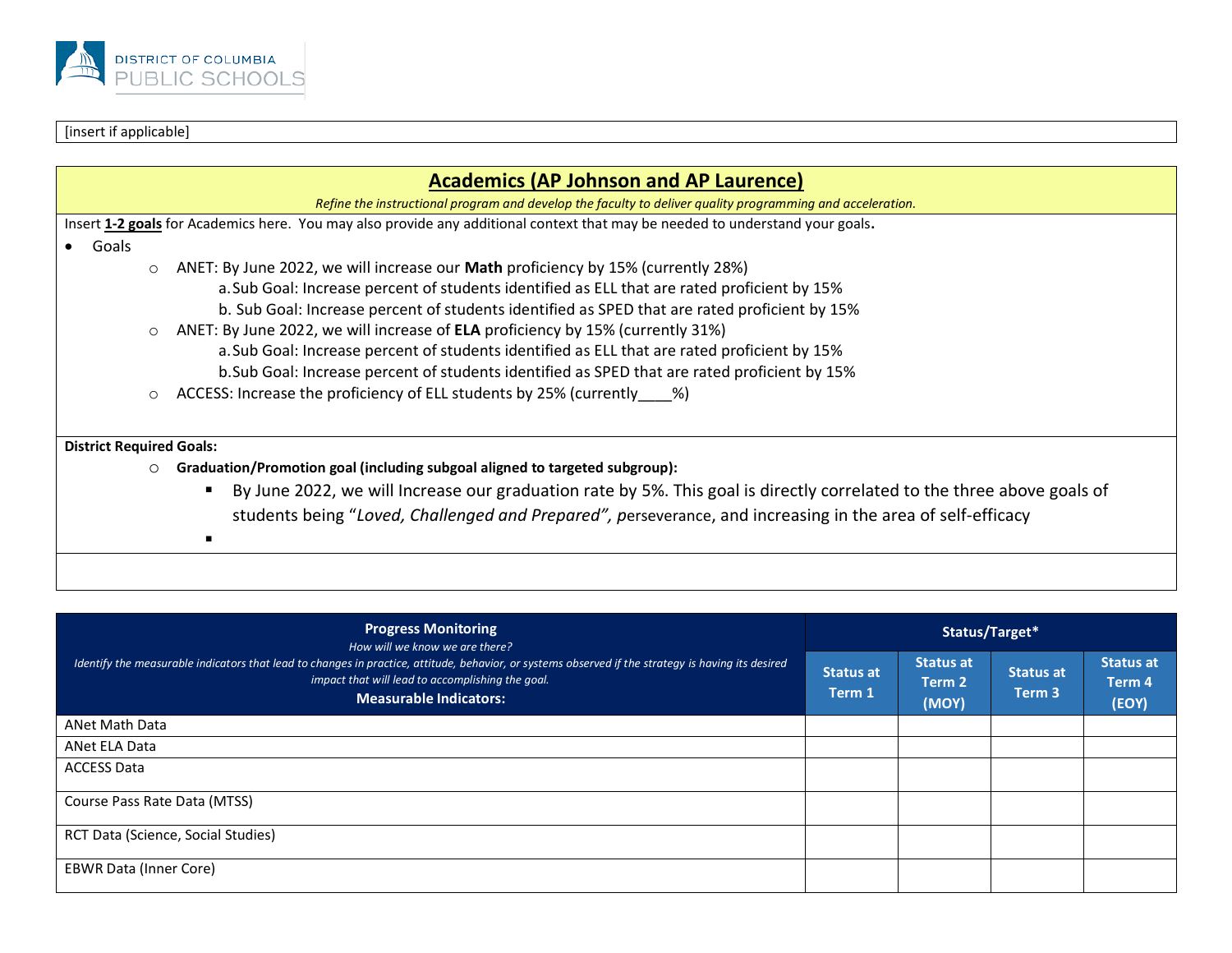

| Planning for Virtual Monitoring                                                                                         |  |  |
|-------------------------------------------------------------------------------------------------------------------------|--|--|
| Data will be housed online, stakeholders will be trained virtually on access to data, systems for data tracking will be |  |  |
| determinec                                                                                                              |  |  |

| <b>ACTION PLAN</b><br>What will be done, when, and by whom                                                                               |                                |                           |                                                   |  |
|------------------------------------------------------------------------------------------------------------------------------------------|--------------------------------|---------------------------|---------------------------------------------------|--|
| <b>Strategy 1: Execution of Evidence Based Writing (EBWR)</b>                                                                            | <b>Person Responsible</b>      | <b>Timeline/Frequency</b> | <b>CST Support</b>                                |  |
| Staff trained on school-wide core instructional strategies that support EBWR and implement them in<br>respective classrooms              | APs, ICs, Department<br>Chairs | Daily                     |                                                   |  |
| Rubric Norming Sessions with teacher exemplars and student work samples during collaborative<br>planning sessions                        | ICs, Department Chairs         | Biweekly                  | <b>Based on your</b><br>review of the             |  |
| ABC Conferences: Classroom and individual growth-goal setting with students around EBWR and ANet<br>APs, Counselors,<br>Attendance Staff |                                | Per Term                  | <b>CSP/comments on</b><br>the CSP Rubric          |  |
| Student to Teacher data chats around EBWR and ANet                                                                                       | ICs, Department Chairs         | Per Term                  | (Content Lead-CST                                 |  |
| Growth-goal achievement celebration around EBWR and ANet data                                                                            | ICs, Department Chairs         | Per Term                  | member), how<br>will you support<br>this school.] |  |
| Literacy Enrichment and Intervention Menu (homework? Extra credit? Class time?)                                                          | ICs, Department Chairs         | Daily                     |                                                   |  |
| <b>Planning for Virtual/Hybrid Delivery</b>                                                                                              |                                |                           | <b>CST Support</b>                                |  |
| All documents will be stored virtually, all meetings will take place in Teams, work samples will be<br>stored virtually                  |                                |                           |                                                   |  |
| Strategy 2: Execution of SMP 3: Construct viable arguments and critique the reasoning of others.                                         | <b>Person Responsible</b>      | <b>Timeline/Frequency</b> | <b>CST Support</b>                                |  |
| Staff trained on school-wide core instructional strategies that support SMP 3 and implement them in<br>respective classrooms             | ICs, Department Chairs         | Ongoing                   |                                                   |  |
| Walkthrough Rubric used to evaluate the classroom culture of SMP 3                                                                       | APs, ICs                       | Weekly                    |                                                   |  |
| Quality of Task evaluation for SMP (Remove) New Goal: 100% Implementation                                                                | APs, ICs                       | Monthly                   |                                                   |  |
| Rubric Norming Sessions with teacher exemplars and student work samples during collaborative<br>planning sessions                        | APs, ICs                       | Bi-weekly                 |                                                   |  |
| Classroom growth-goals setting with students around SMP 3, ANet, MAP                                                                     | APs, ICs, City Year            | Quarterly                 |                                                   |  |
| Student to Teacher data chats SMP 3, ANet, MAP                                                                                           | APs, ICs, City Year            | Quarterly                 |                                                   |  |
| Growth-goal achievement celebration around SMP 3, ANet, MAP                                                                              | APs, ICs, City Year            | Quarterly                 |                                                   |  |
| Math Enrichment and Intervention Menu (homework? Extra credit? Class time?)                                                              | ICs, Department Chairs         | Daily                     |                                                   |  |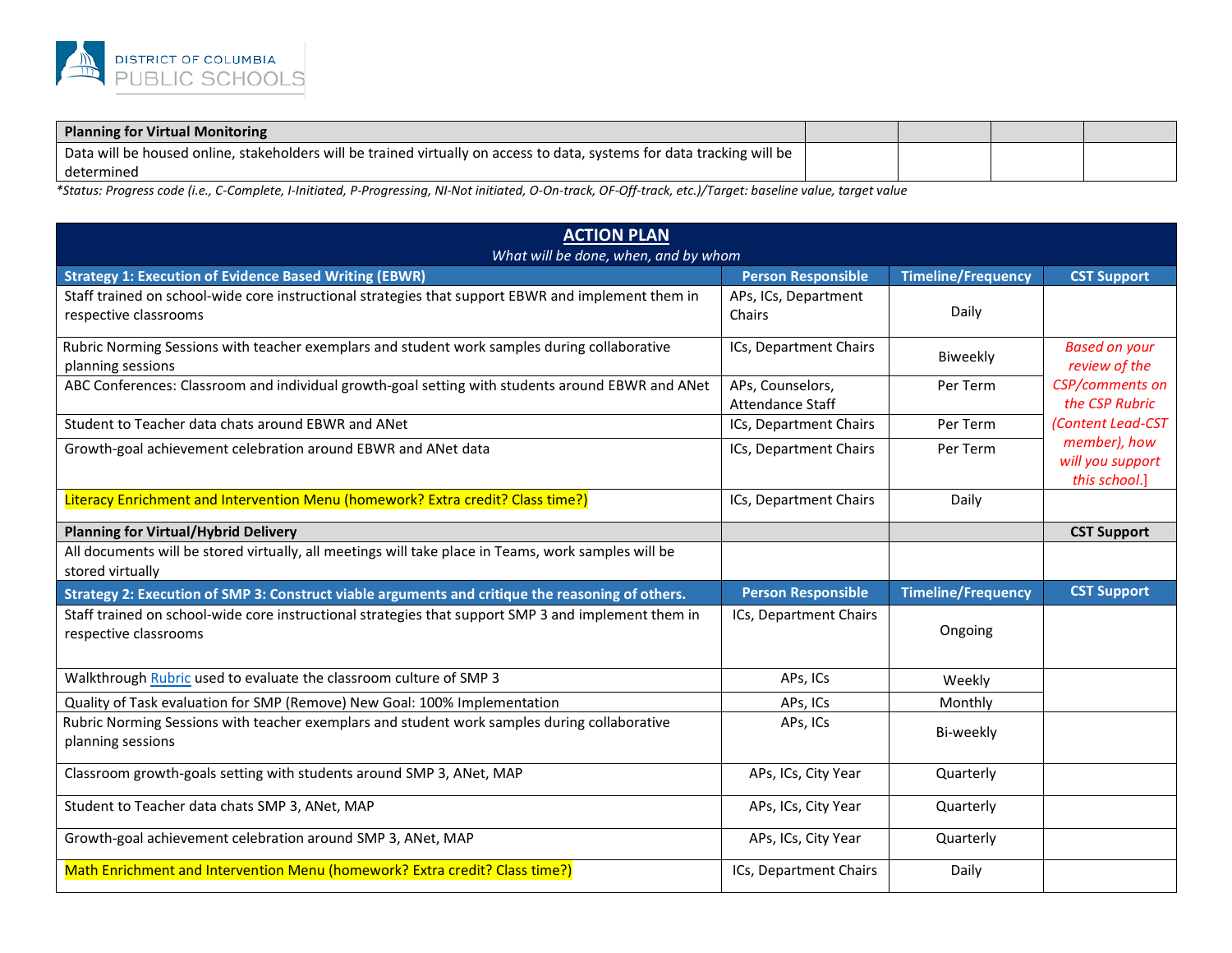

| <b>Planning for Virtual/Hybrid Delivery</b>                                                          |                           |                           | <b>CST Support</b> |
|------------------------------------------------------------------------------------------------------|---------------------------|---------------------------|--------------------|
| All documents will be stored virtually, all meetings will take place in Teams, work samples will be  |                           |                           |                    |
| stored virtually                                                                                     |                           |                           |                    |
| <b>Equity Actions</b>                                                                                | <b>Person Responsible</b> | <b>Timeline/Frequency</b> | <b>CST Support</b> |
| Data chat in ALT and rotating ELL/SPED professional around subset of students progress towards their | AP of SPED, SPED          |                           |                    |
| goal in the strategies                                                                               | Coordinator, AP of ELLs   |                           |                    |
|                                                                                                      |                           |                           |                    |
| <b>Planning for Virtual/Hybrid Delivery</b>                                                          |                           |                           | <b>CST Support</b> |
| All documents will be stored virtually, all meetings will take place in Teams, work samples will be  |                           |                           |                    |
| stored virtually                                                                                     |                           |                           |                    |
|                                                                                                      |                           |                           |                    |

Resources to Support Implementation *The staff and financial resources allocated to support these initiatives (e.g., personal, professional learning, fiscal, technological, etc.)* 

[insert if applicable]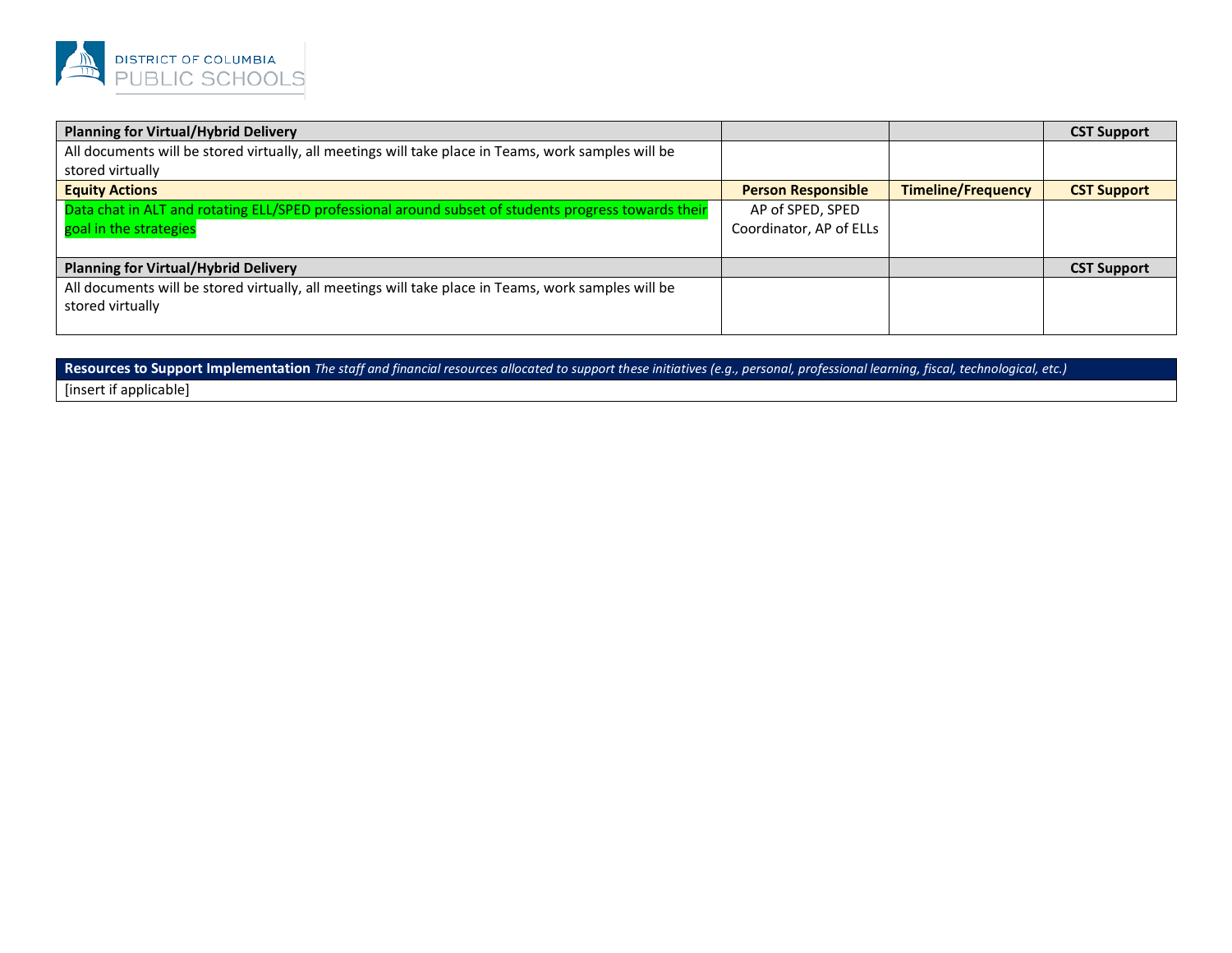

# **CSP Snapshot**

**The snapshot is an executive summary of your CSP. As you summarize the goals and strategies, please be concise and included parent-friendly language to inform and explain the school's plan to stakeholders. Avoid using data that is not publicly available. Information provided in this section will be used to develop the CSP Snapshot that is posted to the DCPS website. As the public-facing version of the CSP is developed, content leads will use the information provided, however the language of the content may be edited to align with overall district guidance. As content is revised, principals will be provided with a draft to review before the public-facing document becomes final.** 

|                                         | <b>Vision and Outcomes</b><br>By the end of the year, what goals are you hoping to<br>achieve? In the ideal state, what would you like to see<br>as it relates to this domain?                                                                                                                                                                                                                        | What does it look like?<br>Briefly describe the strategies that support the work of<br>achieving the vision/outcome in the previous column.                                                                                                                                                                                                                                                                                                                                                                                                                                                                                                                                                                                                                                                  | Why are we committed?<br>Reflect on your completed CSP and needs assessment,<br>describe why the school is focusing on the goals and<br>strategies indicated.                                                                                                                                                                                                                                                                                                                                                                     |
|-----------------------------------------|-------------------------------------------------------------------------------------------------------------------------------------------------------------------------------------------------------------------------------------------------------------------------------------------------------------------------------------------------------------------------------------------------------|----------------------------------------------------------------------------------------------------------------------------------------------------------------------------------------------------------------------------------------------------------------------------------------------------------------------------------------------------------------------------------------------------------------------------------------------------------------------------------------------------------------------------------------------------------------------------------------------------------------------------------------------------------------------------------------------------------------------------------------------------------------------------------------------|-----------------------------------------------------------------------------------------------------------------------------------------------------------------------------------------------------------------------------------------------------------------------------------------------------------------------------------------------------------------------------------------------------------------------------------------------------------------------------------------------------------------------------------|
| <b>Academics</b>                        | Our Dunbar family will know that data drives the<br>actions we take to increase student achievement<br>and is an equity move. They will use data<br>frequently to inform instruction and decision-<br>making and be equipped with a toolkit of Core<br>Instructional Strategies and Acceleration<br>Strategies to push students with Evidence Based<br>Writing and SMP 3: Construct Viable Arguments. | All teachers, students, and parents will engage in<br>regularly looking at academic data and consider actions<br>to move data to increase student achievement.<br>Teachers will engage in biweekly data meetings in LEAP<br>and use identified core instructional strategies in all<br>classrooms school-wide to support EBWR and SMP 3.<br>Additionally, bi-weekly MTSS meetings will use the<br>"whole child" approach when looking at academic data.<br>Using the data and trends, we will create an<br>Acceleration Academy to provide rich after-school<br>programming that will provide intervention and<br>enrichment for all students.                                                                                                                                               | When teachers, students and parents use data to<br>drive their decisions and planning, they can respond<br>to problems more effectively, construct new<br>methods, and accelerate student learning. Most<br>importantly, teachers are able to equitable by<br>knowing where students are and what they need to<br>grow. Evidence Based Writing, SMP 3, Core<br>Instructional Strategies and Acceleration Academy<br>are our key levers to ensure students are challenged<br>and prepared academically for life after high school. |
| <b>Culture of</b><br><b>Achievement</b> | Given the circumstances around reopening<br>schools, the Dunbar family understands that<br>students need something new and something<br>innovative. Therefore, we are creating new<br>programming that will give the whole child tools<br>end of the year, our students will feel loved, a<br>stronger sense of self-efficacy and a stronger<br>sense of belonging.                                   | Dunbar is implementing structured advisory with a<br>curriculum based in antiracist empowerment, SEL, and<br>trauma informed practices. Students will build efficacy by<br>setting goals and monitoring data towards achieving their<br>goals; ultimately, facilitating students led conferences to<br>to manage and make change in the world. By the update their teachers and parents on their progress. In<br>addition to this, every student will have the opportunity<br>to join an academy at Dunbar, which will help create a<br>sense of belonging, increase engagement and allow for<br>SEL support. Lastly, we have added City Year to our staff connected school culture.<br>who will use data tracking protocols and interventions<br>around the development of the whole child. | Advisory and Academy programs are important<br>because they give students time that is<br>specifically designed to help them succeed<br>academically. They play an important role in the<br>social and emotional health of students.<br>By helping students work through social and<br>emotional problems as they arise, advisory<br>programs naturally help to create a positive and                                                                                                                                             |